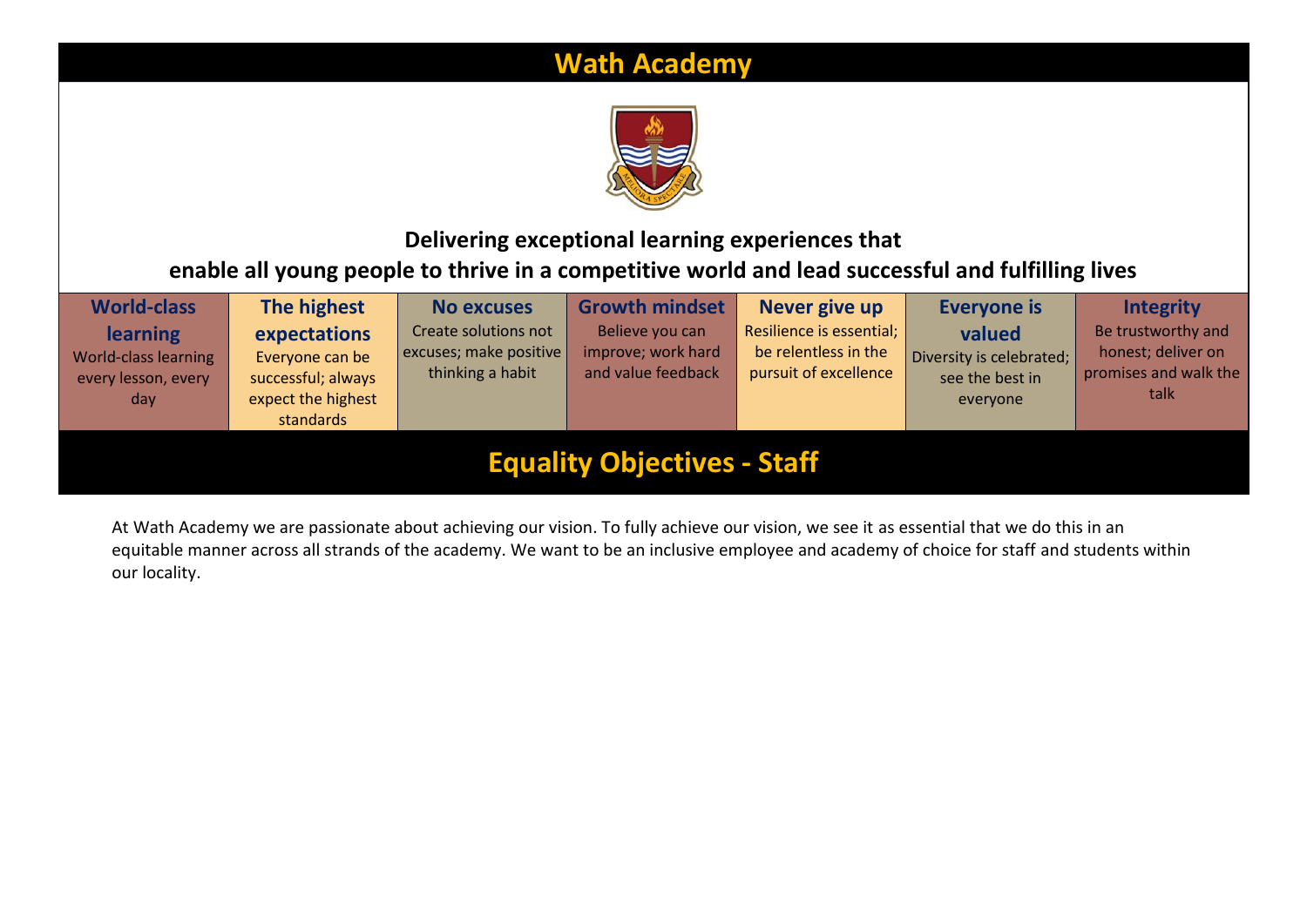#### **Objective One**

Have a staff body which has a far greater ethnic diversity than Rotherham.

### **Current context and why we have chosen this objective**

#### **Wath-Upon-Dearne and Rotherham Racial Demographics (2011 Census)**

| <b>Ethnic Group</b>   | <b>Wath Academy Staff (Jan</b><br>2021) | <b>Wath Academy Students</b><br>(Jan 2021) | <b>Wath-Upon-Dearne</b> | Rotherham | <b>UK</b> |
|-----------------------|-----------------------------------------|--------------------------------------------|-------------------------|-----------|-----------|
| White                 | 97.5%                                   | 94%                                        | 98%                     | 93.6%     | 87.2%     |
| <b>Asian</b>          | 0.5%                                    | 1.4%                                       | 0.7%                    | 4.1%      | 7.5%      |
| <b>Black</b>          | 1%                                      | 0.8%                                       | 0.4%                    | 0.8%      | 3.3%      |
| <b>Mixed/Multiple</b> | 1%                                      | 2.3%                                       | 0.7%                    | 1%        | 1%        |

In 2019, 13.19% of the national teaching workforce were of an ethnic minority group.

As the data above suggests Wath and Rotherham are very much monocultural communities. This could potentially limit our student's exposure to different races, religions and cultures, we want our students to have a learning experience which better reflects society as a whole. One of our Key Drivers is 'Everyone is valued -Diversity is celebrated, see the best in everyone', for us to truly live and breath this Key Driver we must ensure our students are exposed to more people from different ethnic and religious backgrounds. Also, for our students from ethnic minorities, it is important that they see members of their race and or religion in aspirational positions within the academy.

Having a diverse team means that you have a greater coverage of the 'problem space' due to different life experiences, knowledge and viewpoints (Matthew Syed, Rebel Ideas). This leads to greater cognitive diversity and therefore a better teams.

## **Action Plan**

| <b>Action</b>                     | <b>Success Criteria</b>              | <b>Staff Responsible</b> | When         |
|-----------------------------------|--------------------------------------|--------------------------|--------------|
| LRA to contact BAME teaching      | Identification of barriers which may | Principal                | January 2021 |
| networks to establish barriers to | prevent applications.                |                          |              |
| applying at Wath Academy.         |                                      |                          |              |
| Engage with teaching Unions to    | Identification of barriers which may | Principal                | January 2021 |
| establish barriers some of their  | prevent applications.                |                          |              |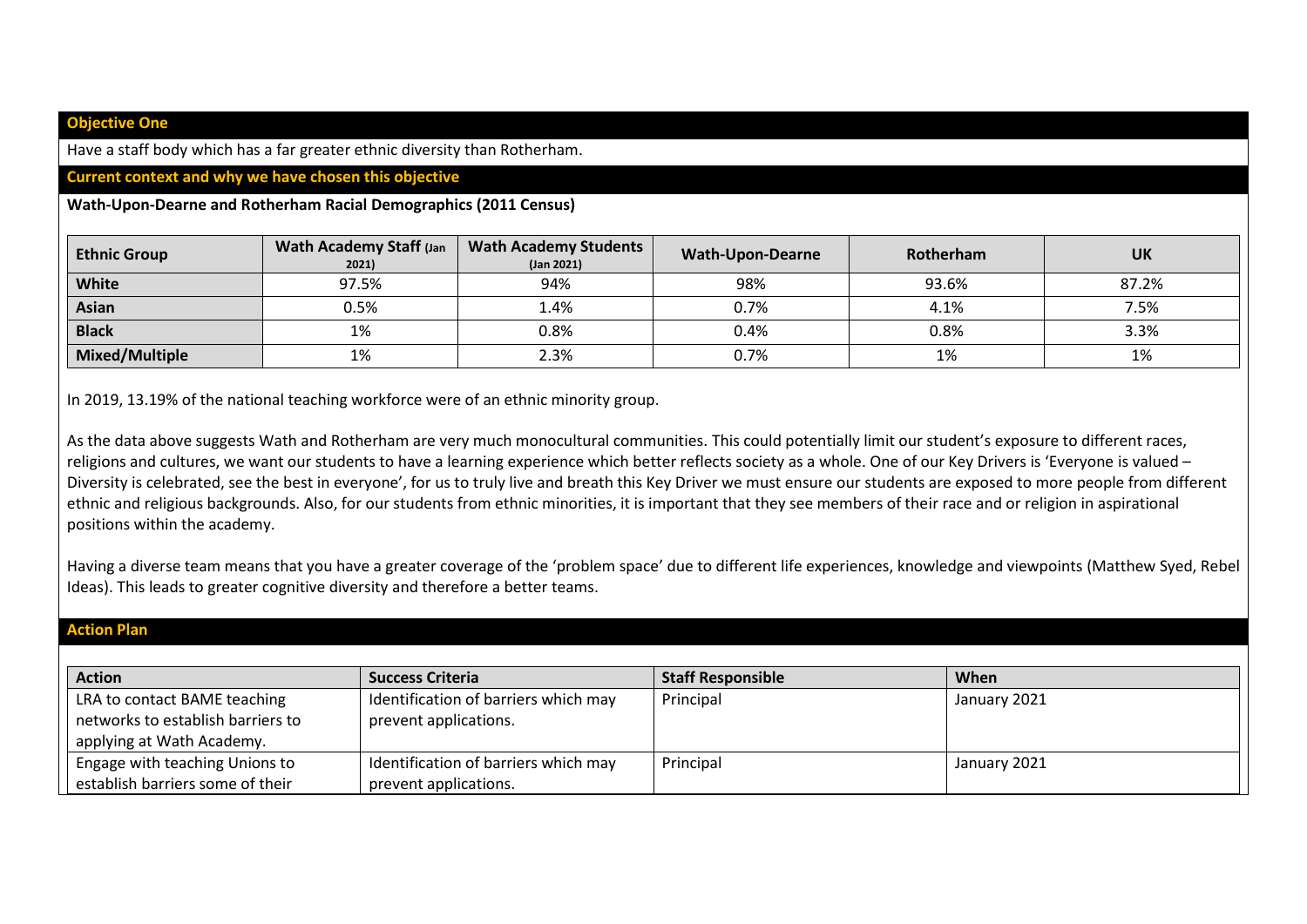| members may face                           |                                            |                                     |                                    |
|--------------------------------------------|--------------------------------------------|-------------------------------------|------------------------------------|
| SLT to take part in unconscious bias       | Being aware of any potential               | Principal & SLT                     | Training to be completed by Easter |
| training annually.                         | unconscious bias this will reduce any      |                                     | 2021                               |
|                                            | potential bias when it comes to making     |                                     |                                    |
|                                            | recruitment or retention decisions         |                                     |                                    |
| Research and attend any BAME teacher       | BAME teachers to be aware of               | Principal                           | January 2021 onwards               |
| recruitment days.                          | opportunities at Wath Academy              |                                     |                                    |
| Contact Universities and ITT providers     | Expand the field in which we currently     | Principal                           | January onwards                    |
| to make them aware of recruitment          | advertise thus reaching more BAME          |                                     |                                    |
| opportunities.                             | teachers                                   |                                     |                                    |
| Any applicant from a non-white ethnic      | Applicants from non-white ethnicities      | Principal                           | January 2021 onwards               |
| group will be shortlisted for interview if | will not be hindered by any                |                                     |                                    |
| they meet all the essential criteria in    | unconscious bias that may exist.           |                                     |                                    |
| the person specification.                  |                                            |                                     |                                    |
| All candidates to continue to have the     | No candidate is disadvantaged by a         | Principal                           | January 2021 onwards               |
| exact same questions and tasks during      | variance in questioning/task difficulty.   |                                     |                                    |
| a recruitment process.                     |                                            |                                     |                                    |
| Marketing documentation to visually        | Documentation to make it attractive        | <b>Principal and Marketing Team</b> | January 2021 onwards               |
| demonstrate our 'Everyone is Valued'       | for staff of different ethnic minorities   |                                     |                                    |
| Key Driver.                                | to want to work at Wath Academy.           |                                     |                                    |
| Create an in school 'culture' group for    | Provides a space for all staff to interact | Principal and SLT                   | Easter 2021 onwards                |
| staff from all ethnicities.                | with staff from different cultures and     |                                     |                                    |
|                                            | celebrate their similarities and           |                                     |                                    |
|                                            | differences.                               |                                     |                                    |
| A review of language and terminology       | Removal of language and terminology        | Principal                           | January 2021 onwards               |
| used in job descriptions.                  | which may subconsciously put off           |                                     |                                    |
|                                            | prospective candidates from different      |                                     |                                    |
|                                            | ethnic minorities.                         |                                     |                                    |
|                                            |                                            |                                     |                                    |
|                                            |                                            |                                     |                                    |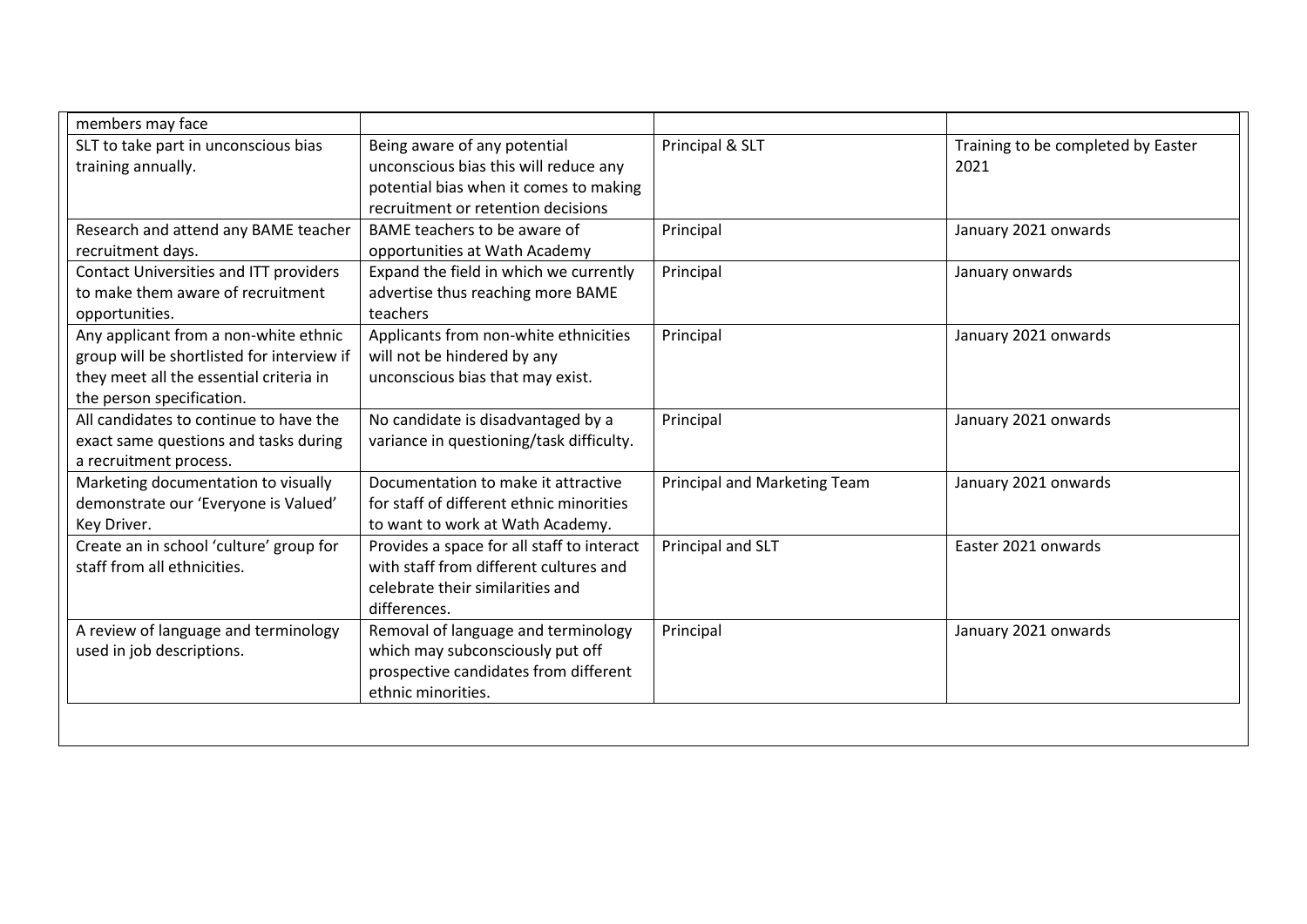#### **Objective Two**

Have an even gender distribution across all leadership roles. Increase the number of male English teachers

## **Current context and why we have chosen this objective**

#### **Wath Academy Staff Data**

| Group                                | <b>Total</b> | <b>Males</b> | %      | <b>Females</b> | %      |
|--------------------------------------|--------------|--------------|--------|----------------|--------|
| <b>Staff - All</b>                   | 189          | 65           | 34.39% | 124            | 65.61% |
| <b>Staff - Teachers</b>              | 114          | 45           | 39.47% | 69             | 60.53% |
| <b>Staff-Associate Professionals</b> | 75           | 20           | 26.67% | 55             | 73.33% |
| <b>Staff - Middle Leaders</b>        | 52           |              | 40.38% | 31             | 59.62% |
| <b>Staff - Senior Leaders</b>        | 1 ገ<br>ΤT    |              | 66.67% |                | 33.33% |

#### **Current Senior Leadership Breakdown**

**Principal -** Male

**Vice Principals –** Two males.

**Assistant Vice Principals –** Two males and one female.

**Associate Assistant Vice Principals –** Two males and three females.

The data above shows that the number of female senior leaders is disproportionate to the number of females in middle leadership and non-leadership roles. At the academy we want to ensure that we have an even distribution of genders across leadership positions. This will provide both genders with a fair range of inspirational role models in leadership positions.

#### **English Department Data**

|             | <b>Teaching Population</b> | <b>Wath Academy Teaching Population</b> | <b>Wath Academy English Department</b> |
|-------------|----------------------------|-----------------------------------------|----------------------------------------|
| <b>Male</b> | 38%                        | 39.47%                                  | $6.7\%$ (1)                            |
| Female      | 62%                        | 60.53%                                  | 93.3% (14)                             |
|             |                            |                                         |                                        |

Although nationally there are more female teachers than males our English department is significantly short of this figure.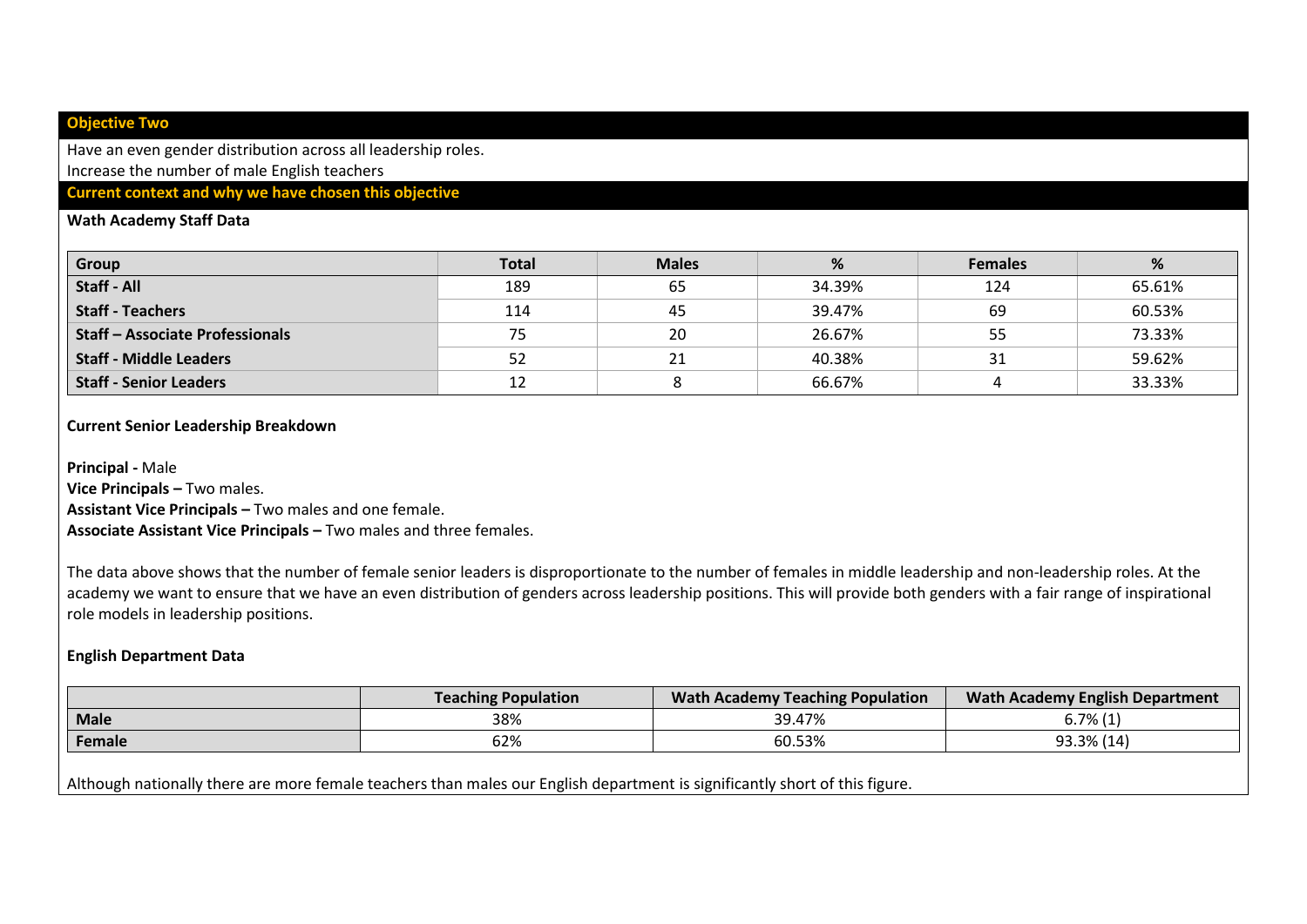| <b>Action Plan</b>                                                                                                                                         |                                                                                                                                                                                                                                                                                           |                              |                                            |
|------------------------------------------------------------------------------------------------------------------------------------------------------------|-------------------------------------------------------------------------------------------------------------------------------------------------------------------------------------------------------------------------------------------------------------------------------------------|------------------------------|--------------------------------------------|
| <b>Action</b>                                                                                                                                              | <b>Success Criteria</b>                                                                                                                                                                                                                                                                   | <b>Staff Responsible</b>     | When                                       |
| SLT to take part in unconscious bias<br>training.                                                                                                          | Being aware of any potential<br>unconscious bias this will reduce any<br>potential bias when it comes to making<br>recruitment or retention decisions                                                                                                                                     | Principal & SLT              | Training to be completed by Easter<br>2021 |
| All candidates to continue to have the<br>exact same questions and tasks during<br>a recruitment process.                                                  | No candidate is disadvantaged by a<br>variance in questioning/task difficulty.                                                                                                                                                                                                            | Principal                    | January 2021 onwards                       |
| Marketing documentation to visually<br>demonstrate our 'Everyone is Valued'<br>Key Driver.                                                                 | Documentation to make it attractive<br>for staff of different genders to want to<br>work at Wath Academy.                                                                                                                                                                                 | Principal and Marketing Team | January 2021 onwards                       |
| A review of language and terminology<br>used in job descriptions.                                                                                          | Removal of language and terminology<br>which may subconsciously put off<br>prospective candidates.                                                                                                                                                                                        | Principal                    | January 2021 onwards                       |
| Create a 'Woman in Leadership' group<br>which will provide a discussion and<br>support forum for woman in leadership<br>or with aspirations to be leaders. | Aspirational or existing female leaders<br>to be encouraged and supported<br>through mentorship and leadership<br>PLD. This will increase the number of<br>female applicants to leadership<br>positions and make the academy an<br>attractive prospect for external female<br>candidates. | Principal & SLT              | February 2021 onwards                      |
| Contact Universities and ITT providers<br>to make them aware of recruitment<br>opportunities.                                                              | The academy has a great relationship<br>with ITT providers and therefore is<br>aware of the best male English<br>teachers.<br>Male ITTs are aware of job<br>opportunities at the academy.                                                                                                 | Principal & SLT              | January 2021 onwards                       |
| Ensure both male and female                                                                                                                                | Both female and male staff have an                                                                                                                                                                                                                                                        | Principal & SLT              | January 2021 onwards                       |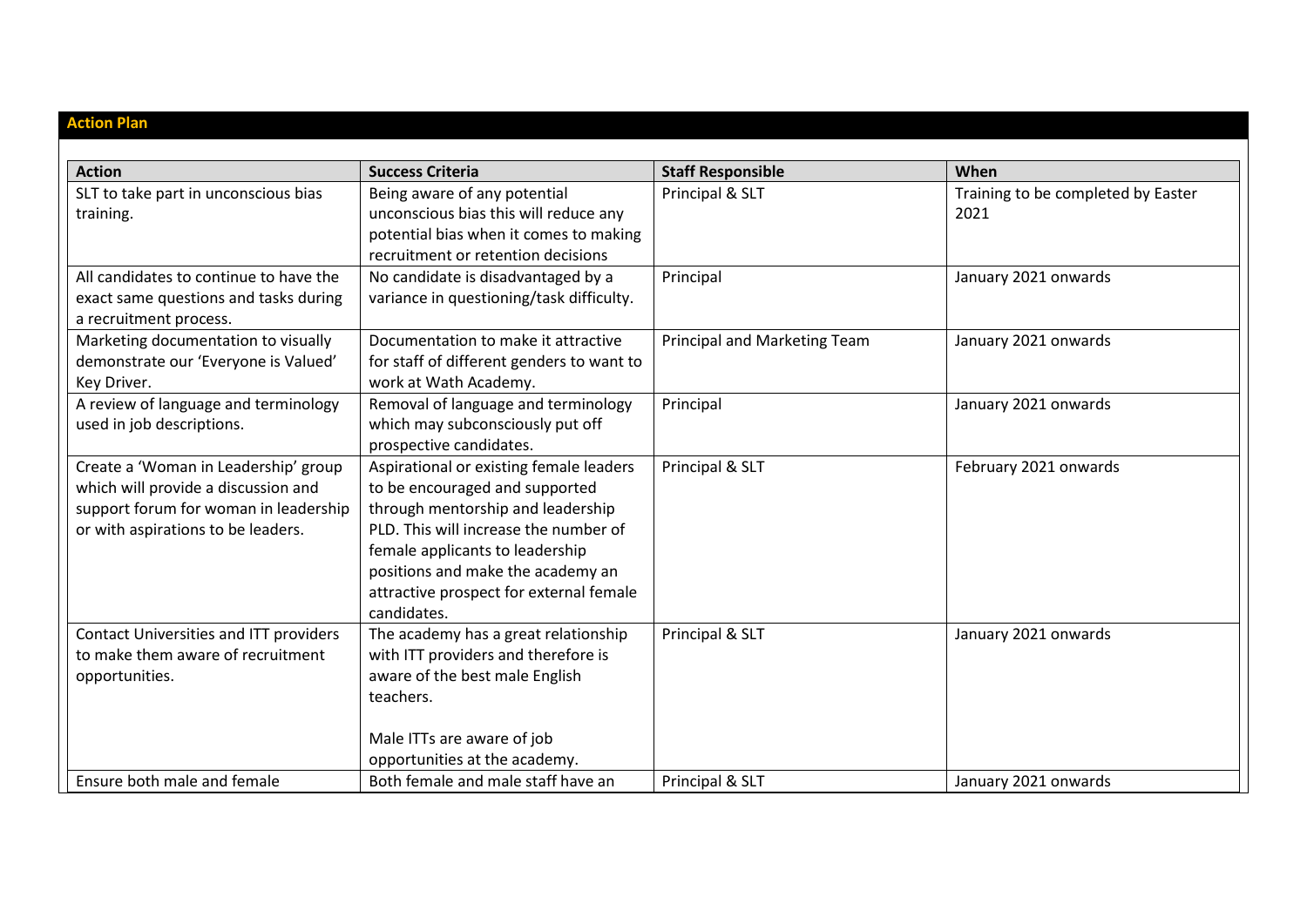| involvement in interview days.                                                                               | opportunity to share their insight on<br>candidates and recruitment needs.                   |           |                      |
|--------------------------------------------------------------------------------------------------------------|----------------------------------------------------------------------------------------------|-----------|----------------------|
| Identify internal candidates which<br>would help balance genders in<br>leadership positions and mentor them. | Internally recruit talented staff to<br>achieve a gender balance in leadership<br>positions. | Principal | January 2021 onwards |
|                                                                                                              |                                                                                              |           |                      |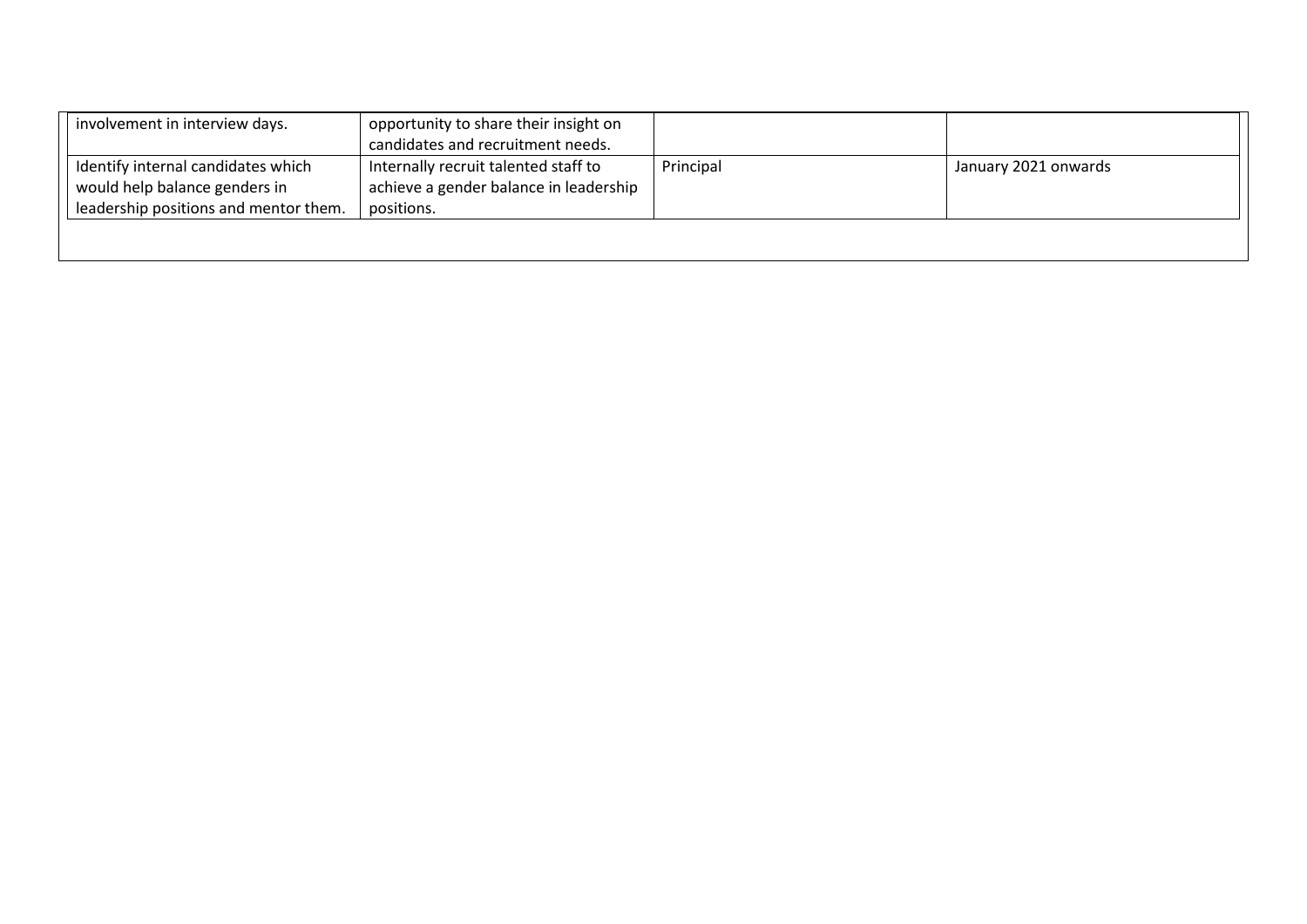## **Objective Three**

No bullying or discrimination claims from the staff body

## **Current context and why we have chosen this objective**

Bullying and discrimination has historically been very rare at the academy and its predecessor (Wath Comprehensive School). However, it is essential staff are treat inline with our 'Everyone is Valued' Key Driver meaning that no bullying or discrimination takes place at the academy. No staff member should feel the burden of discrimination and should in fact feel empowered and developed.

## **Action Plan**

| <b>Action</b>                                                                                    | <b>Success Criteria</b>                                                                                                                               | <b>Staff Responsible</b>           | When                                       |
|--------------------------------------------------------------------------------------------------|-------------------------------------------------------------------------------------------------------------------------------------------------------|------------------------------------|--------------------------------------------|
| SLT to take part in unconscious bias<br>training.                                                | Being aware of any potential<br>unconscious bias this will reduce any<br>potential bias when it comes to making<br>recruitment or retention decisions | Principal & SLT                    | Training to be completed by Easter<br>2021 |
| All staff to be aware of clear reporting<br>processes in place.                                  | All staff to know exactly how to report<br>and instances of bullying or<br>discrimination.                                                            | Principal                          | January 2021 onwards                       |
| Staff to be appropriately trained to deal<br>with allegations of bullying and<br>discrimination. | Leaders to know how to effectively<br>deal with any allegations and<br>subsequent investigations with training<br>and advice via MLT.                 | Principal and all Leaders          | January onwards                            |
| Clear job descriptions and regular line<br>management.                                           | All staff to have clarity of expectations<br>and receive line management in line<br>with previously agreed regularity.                                | Principal                          | January 2021 onwards                       |
| Wellbeing section on all line<br>management agendas                                              | All staff given the opportunity to<br>discuss their current wellbeing with<br>their line manager at each line<br>management meeting.                  | <b>Principal and Line Managers</b> | January 2021 onwards                       |
| All leaders to access Leadership<br>Competency development which<br>includes:                    | Having more leaders trained and aware<br>of these leadership competencies will<br>positively affect how they treat and<br>interact with others.       | <b>Principal and Line Managers</b> | September 2020 onwards                     |